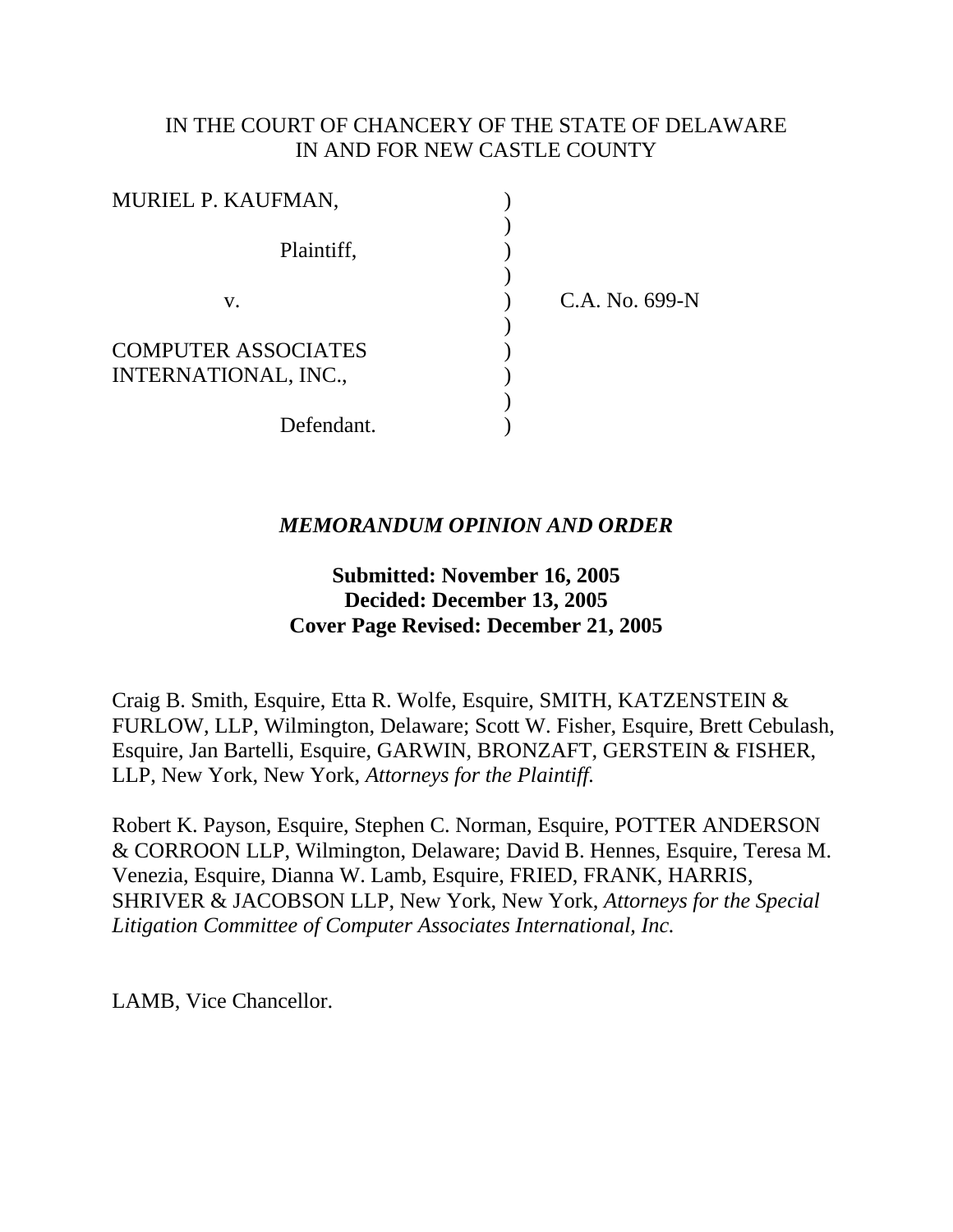This case presents the question of whether to stay a books and records action under 8 *Del. C.* § 220 at the request of a special litigation committee when a derivative action encompassing substantially the same allegations of wrongdoing filed by different plaintiffs is pending in another jurisdiction. For reasons that have much to do with the light burden imposed by the plaintiff's demand in this case, the court concludes that the special litigation committee's motion to stay the books and records action should be denied.

### **I.**

Computer Associates International, Inc. ("CA") is a Delaware corporation that designs, markets, and licenses computer software products that allow businesses to coordinate their information technology operations. CA is one of the largest software companies in the world, doing business with more than 95% of all Fortune 500 companies. In 2003, the CA board of directors approved a settlement of a shareholder derivative action and related federal class action litigation both filed in the United States District Court for the Eastern District of New York.<sup>1</sup> These cases arose out of accusations of accounting fraud and related insider trading committed by current and former officers and directors of CA that had come to

<sup>&</sup>lt;sup>1</sup> The shareholder derivative action was captioned *Federman v. Artzt, et al.*, No. 03-CIV-4199 (E.D.N.Y. filed Oct. 22, 2002) and the related federal class action litigation captioned *In Re Computer Associates 2002 Class Action Securities Litigation,* No. 02-CIV-1226 (E.D.N.Y. filed Feb. 25, 2002).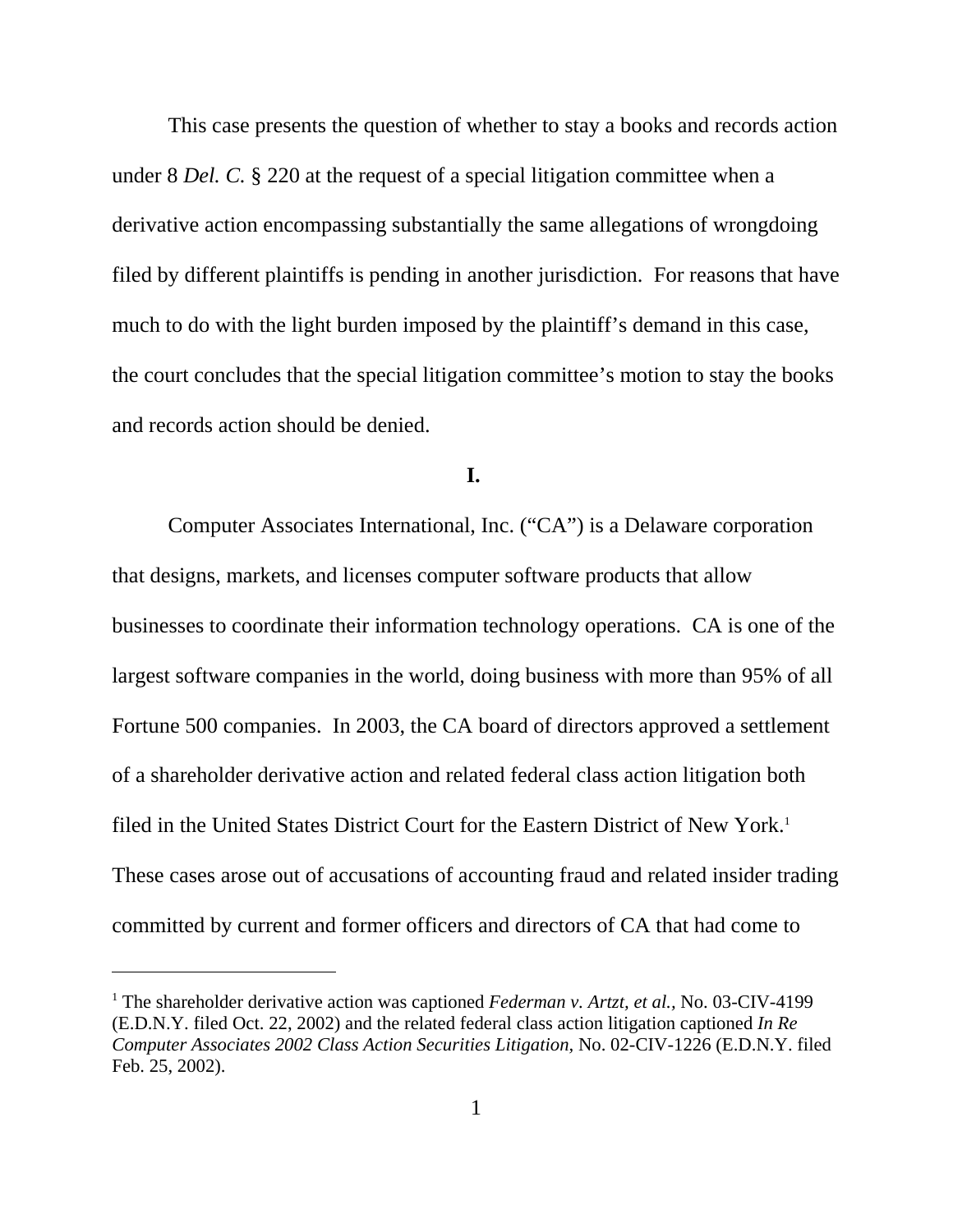light in the wake of similar corporate scandals at Enron and Worldcom. The proposed settlement was approved by U.S. District Judge Thomas C. Platt in December 2003. In connection with the settlement, CA issued 5.7 million shares of its common stock (valued at \$133 million) to its shareholders, and also gave all current and former officers and directors releases from liability to CA for all claims arising from the settled lawsuits.

This, however, was not the end of litigation arising out of the alleged accounting fraud at CA. In June and July of 2004, certain former CA executives were indicted by the U.S. Attorney for the Eastern District of New York on charges of obstructing justice, among other counts. As a result, three separate plaintiffs filed derivative actions on behalf of CA, again in the Eastern District of New York, seeking a wide range of damages as well as disgorgement of compensation from 22 current and former CA officers and directors.<sup>2</sup> These actions were consolidated by Judge Platt and refiled on January 7, 2005, as the 2005 Derivative Litigation.

Muriel P. Kaufman is a beneficial stockholder of CA. On September 14, 2004, Kaufman filed a Section 220 action in this court, after having issued a written stockholder's demand to determine:

 $2$  Only a subset of the 22 defendants were actually criminally charged by the federal authorities.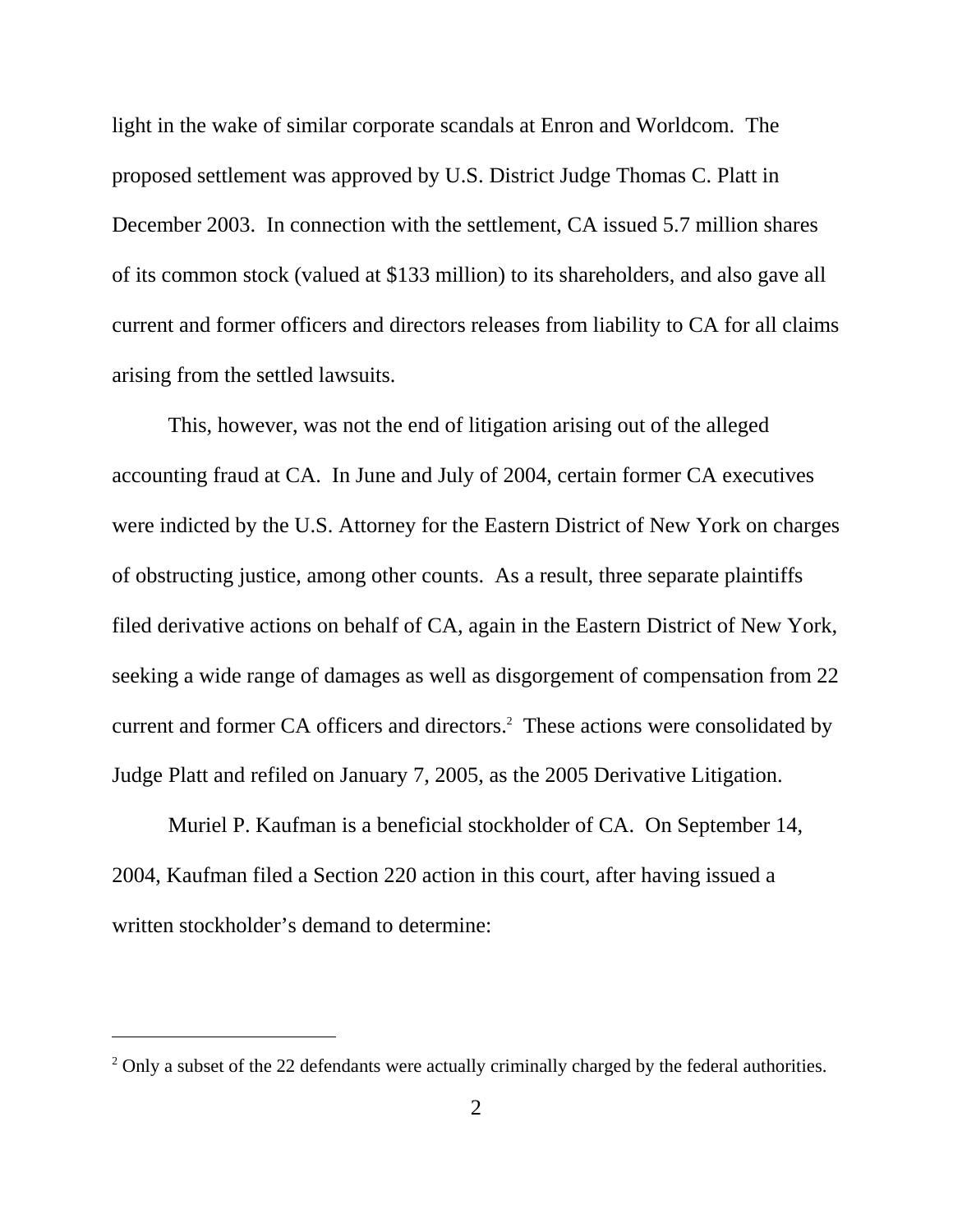[W]hether any or all of the Individual Officers and/or directors have breached fiduciary duties and wasted corporate assets by a) causing the company to pay all the consideration in connection with the resolution in August 2003 of certain security and ERISA class action litigation, in which those who committed the accounting manipulations were fully released from liability, and the Company was caused to give up its rights of contribution against the responsible parties; and b) participating and/or aiding and abetting the obstruction of a government investigation, thereby exacerbating the penalties the Company is likely to be assessed in connection with any resolution of that investigation.

While the allegations contained in the 2005 Derivative Litigation and the purpose expressed by Kaufman in her Section 220 action are not identical, in that the New York litigation includes many allegations outside the scope of the Section 220 request, the parties agree that Kaufman's potential claims are substantially encompassed in the 2005 Derivative Litigation.

Kaufman is not a party to the New York litigation. Nevertheless, in October 2004, she filed a motion in the District Court pursuant to Rule 60(b) of the Federal Rules of Civil Procedure seeking to vacate or rescind the releases given by CA in connection with the 2003 settlement. Judge Platt has allowed limited discovery in that case, through which Kaufman has received 177 boxes of information.3

In response to these developments, on February 1, 2005, CA's board of directors established a special litigation committee ("SLC") comprised of two

<sup>&</sup>lt;sup>3</sup> Kaufman disputes the usefulness of this discovery. Pl.'s Opposing Br. 9.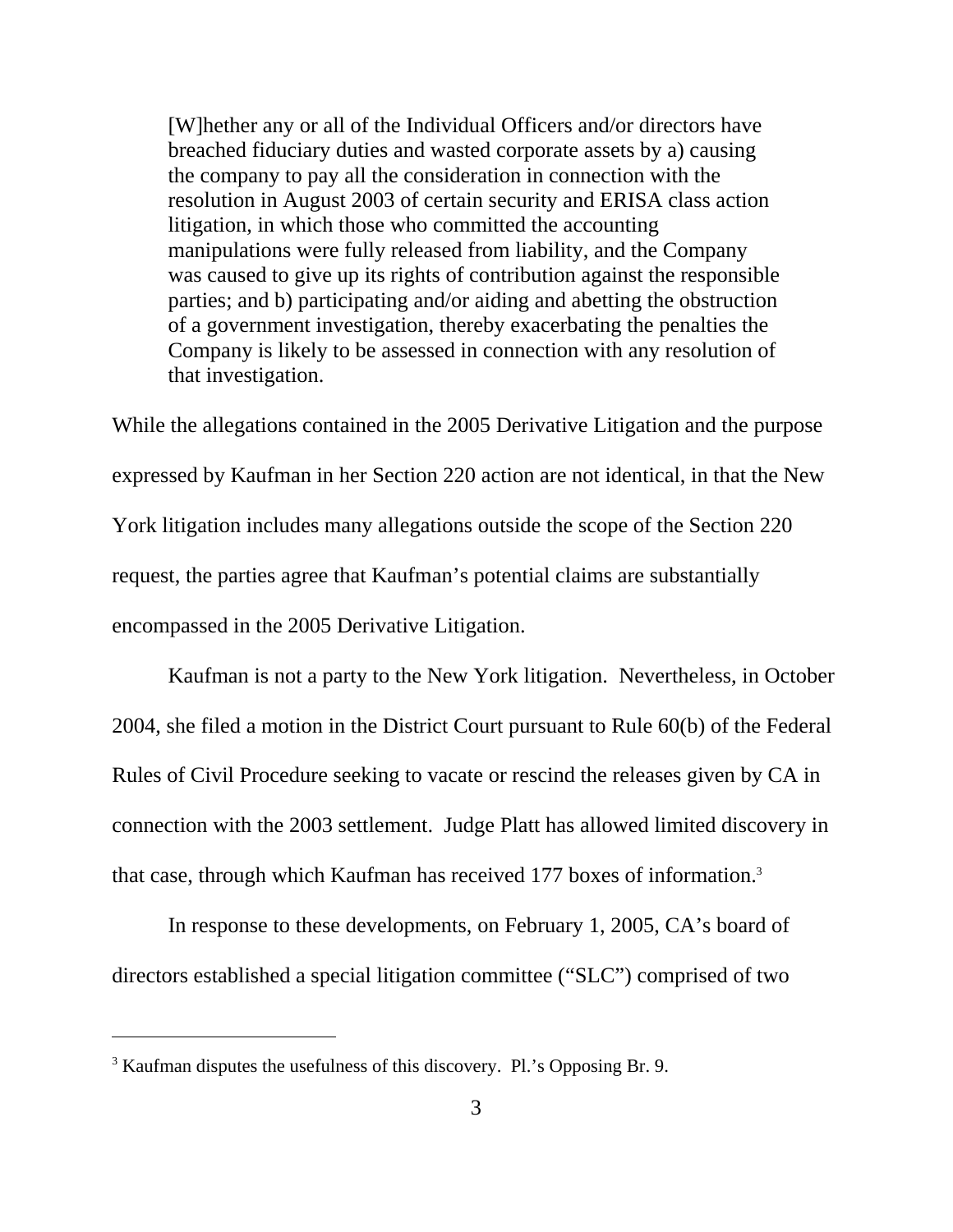independent board members: William E. McCracken, a former general manager of the printing division of IBM, and Renato Zambonini, former CEO and Chairman of Cognos, Inc. The SLC retained the law firm of Fried, Frank, Harris, Shriver, & Jacobson LLP as its counsel. On February 14, 2005, the SLC moved to stay the 2005 Derivative Litigation and the Rule 60(b) proceeding. These motions remain pending.

The SLC, acting on behalf of CA, now moves this court to stay Kaufman's books and records action until the committee has completed its investigation into the matters alleged in the 2005 Derivative Litigation. In its view, allowing Kaufman to proceed with her Section 220 action while the SLC is at work violates the basic understanding of Delaware corporate law that allows independent committees to control derivative litigation. If Kaufman is allowed to proceed, the SLC argues, Kaufman will have in essence eviscerated the authority of the SLC to control litigation under Delaware law.

Kaufman responds on several grounds. First, she notes that the right under Section 220 to inspect books and records for a proper purpose is an independent right, unrelated to ordinary discovery. Second, Kaufman notes that she is not a party to the 2005 Derivative Litigation, and therefore should be allowed to pursue her own interests without reference to some other litigant's claim. Finally,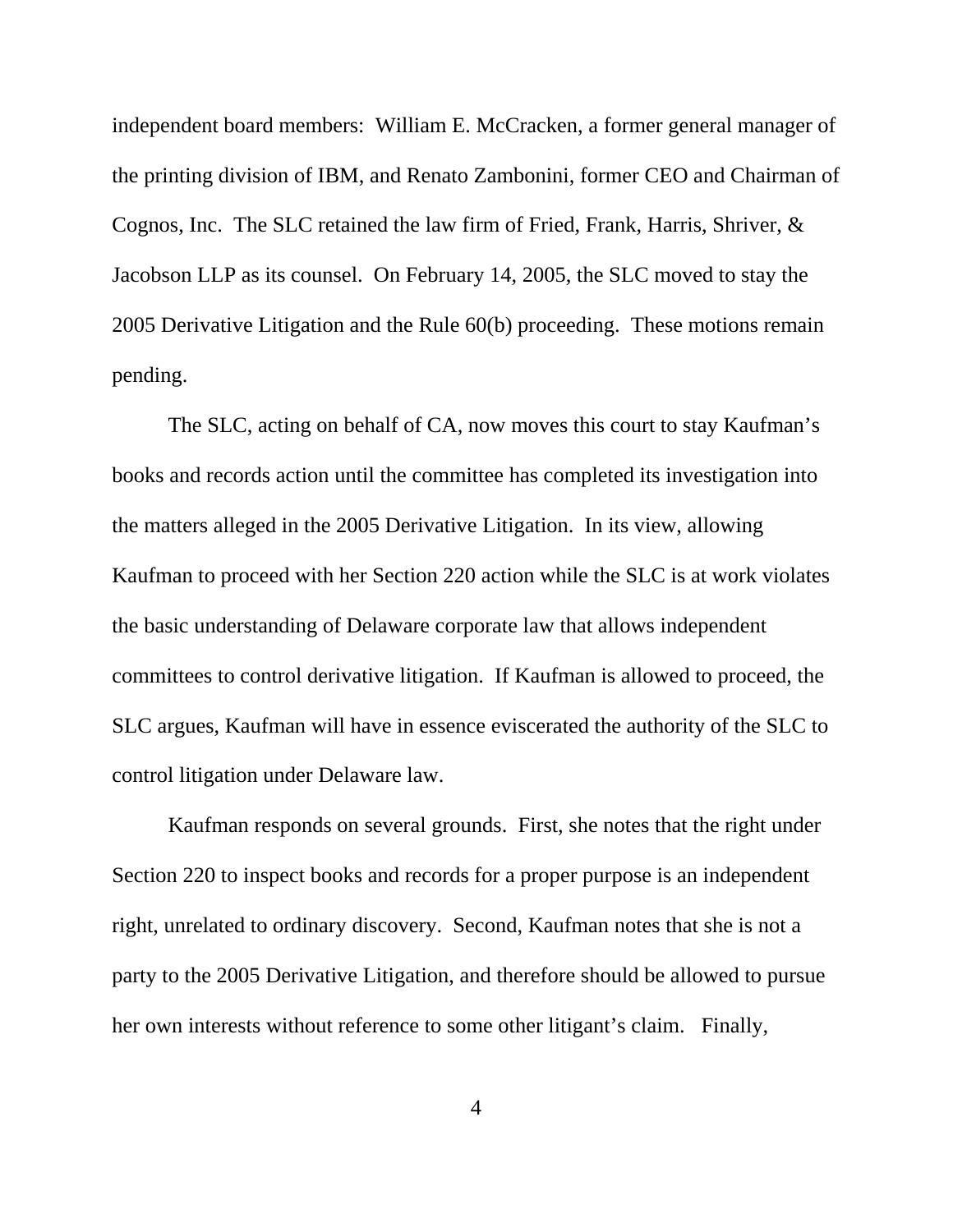Kaufman argues that by filing a Section 220 action before filing a derivative action she is following the express directions of the Delaware courts to use all the tools at hand to direct her later legal action in the most efficient way possible. Therefore, she argues, staying the Section 220 action in these circumstances would work against the policy objectives of Delaware law.

#### **II.**

As a general matter, 8 *Del. C.* § 220 provides that any record or beneficial stockholder has the right to inspect the stock ledger, a list of the corporation's stockholders, or other corporate books and records for a purpose reasonably related to his or her interest as a stockholder. The statute requires that the demand be written, that it be under oath, that it state the purpose for the inspection sought, and that it be directed to the corporation at its registered office in Delaware or its principal place of business.<sup>4</sup> Section 220 books and records actions are often used to investigate claims of mismanagement to assess whether or not derivative litigation is warranted.

<sup>4</sup> DONALD J. WOLFE, JR. & MICHAEL A. PITTENGER, CORPORATE AND COMMERCIAL PRACTICE IN THE DELAWARE COURT OF CHANCERY, § 8.6(a) (2005).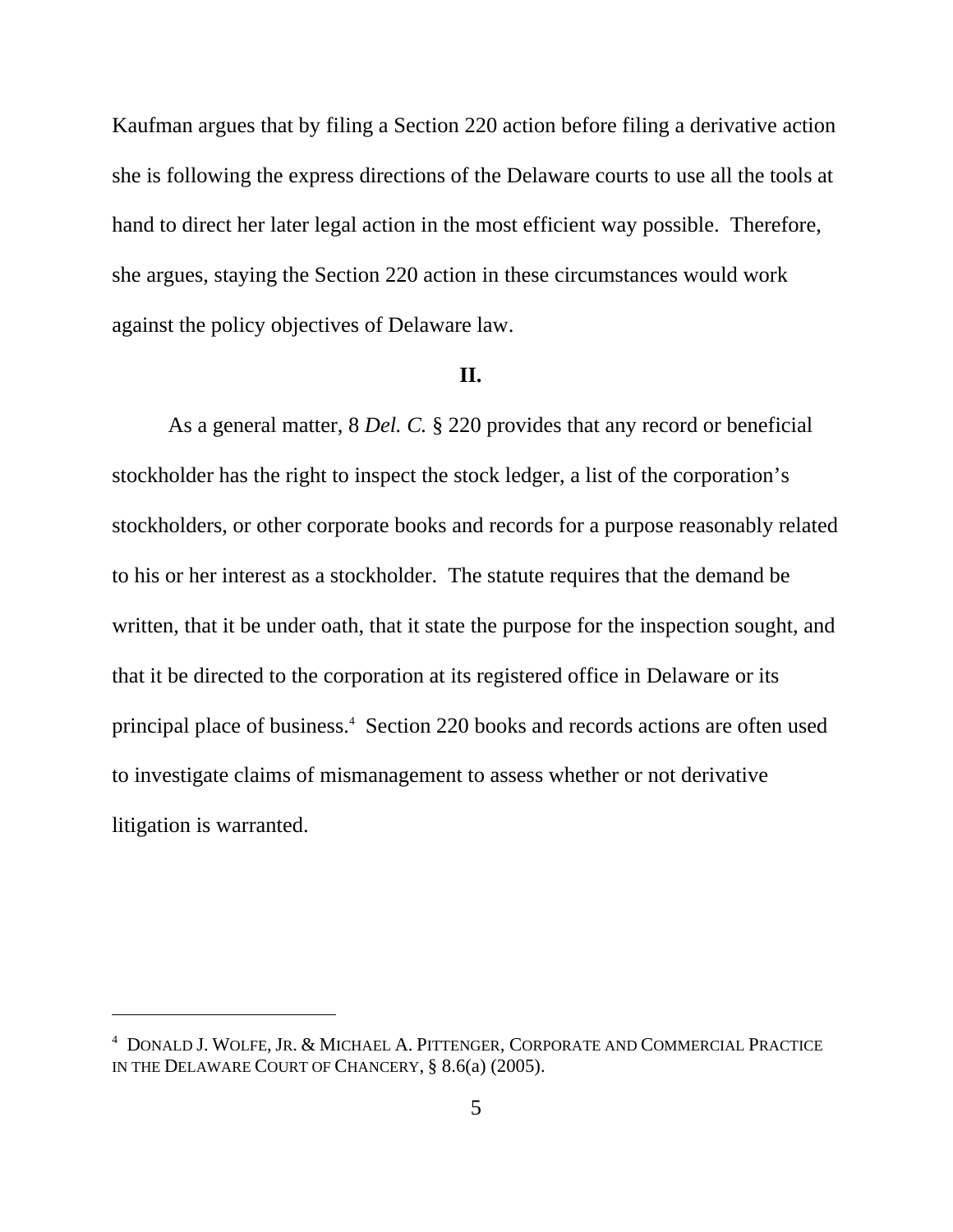A special litigation committee formed in accordance with the landmark decision in *Zapata Corp. v. Maldonado*<sup>5</sup> has broad powers to control litigation filed nominally on behalf of a corporation.<sup>6</sup> Once such a committee is formed and takes control of a derivative litigation, the committee typically moves for a stay of all proceedings to allow it to complete its investigation promptly and without undue interference.<sup>7</sup>

This general power to control litigation, however, is less obvious when the corporation (or a SLC) seeks a stay of a Section 220 action, as opposed to a stay of the underlying litigation itself. Fundamentally, the right to proceed under Section 220 to inspect books and records exists independently of any claim the stockholder might ultimately choose to bring. Therefore, while there are circumstances in which a Section 220 action can be understood to interfere with the workings of a special litigation committee of a corporation's board of directors, courts have generally allowed Section 220 actions to proceed despite the presence of even a well constituted committee.

<sup>&</sup>lt;sup>5</sup> 430 A.2d 779 (Del. 1981) (concluding that although a board, as a whole, has been found disqualified to respond objectively to a demand, or has failed to conduct a reasonable good faith investigation prior to refusing a demand, the corporation may nonetheless seek dismissal of derivative litigation if such a course of action is found to be in the best interests of the corporation by an independent board committee).

 $6$   $Id.$ 

 $^7$  *Id.*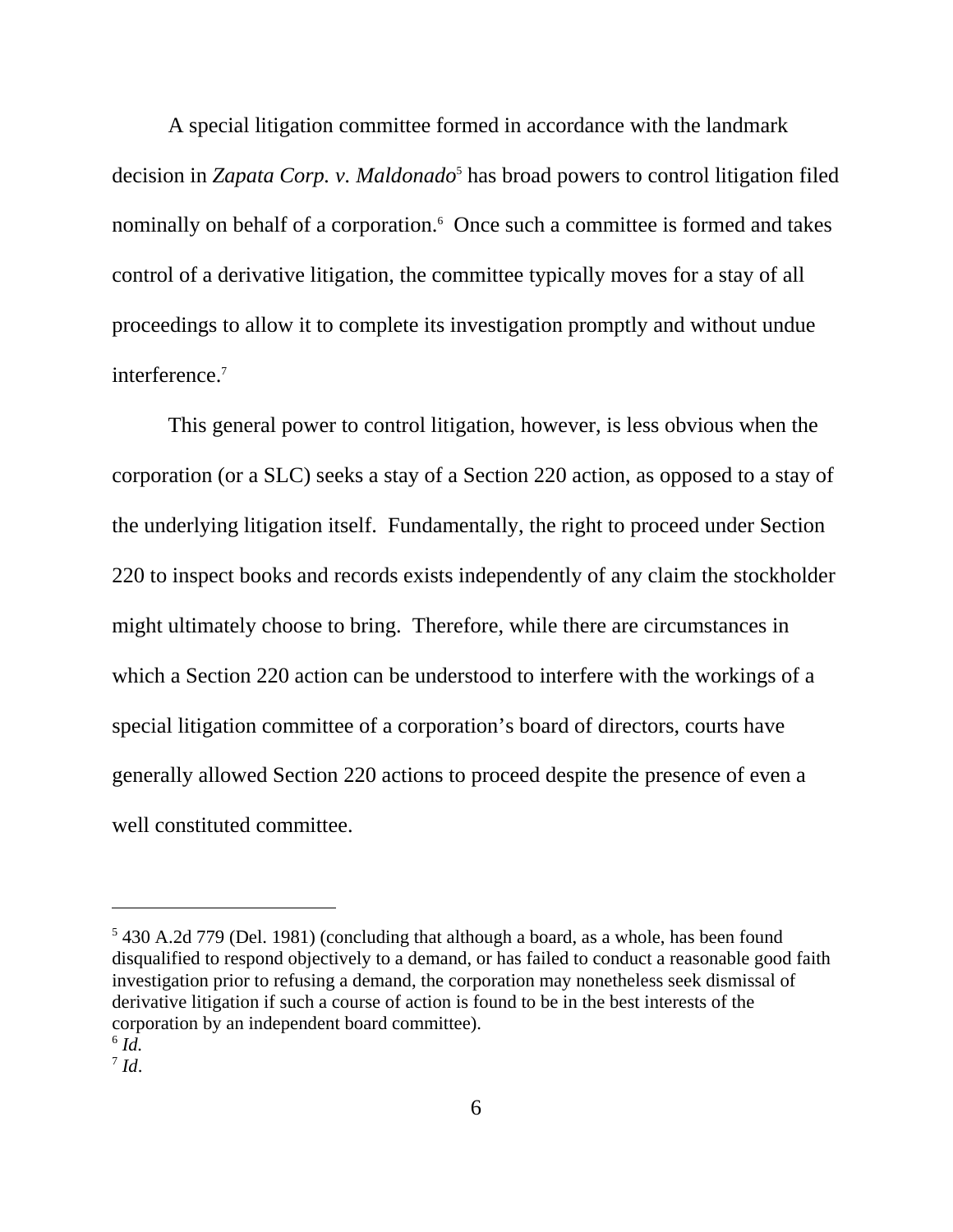In *Freund v. Lucent Technologies,*<sup>8</sup> for example, this court permitted a Section 220 action to proceed even though the same plaintiff had previously filed (and dismissed) a claim, noting the crucial point that "[the plaintiff] dismissed his federal securities litigation nearly a year ago and has not initiated any other proceedings against Lucent. Thus, there is no reason to infer that he is prosecuting this demand in order to obtain evidence for use in some other pending proceeding."9

In another case, *Khanna v. Covad Communications Group*, 10 the court allowed a Section 220 action to continue where the same plaintiff filed his derivative action when the Section 220 action was still pending. As the court explained, the defendant corporation was responsible for the overlap between Section 220 and the derivative case due to its failure to respond properly to the plaintiff's Section 220 demand when it was made. Allowing the board to stay the action, the court concluded, would "encourage corporations to shirk their Section 220 duties and to engage in dilatory conduct in the hopes that the passage of time ... would allow them to avoid their obligations altogether."<sup>11</sup>

<sup>8</sup> 2003 Del. Ch. LEXIS 3 (Del. Ch. Jan. 9, 2003).

 $9$  *Id.* at \*11.

<sup>10 2004</sup> Del. Ch. LEXIS 11, \*13 (Del. Ch. Jan. 23, 2004).

 $11$  *Id.* at \*13.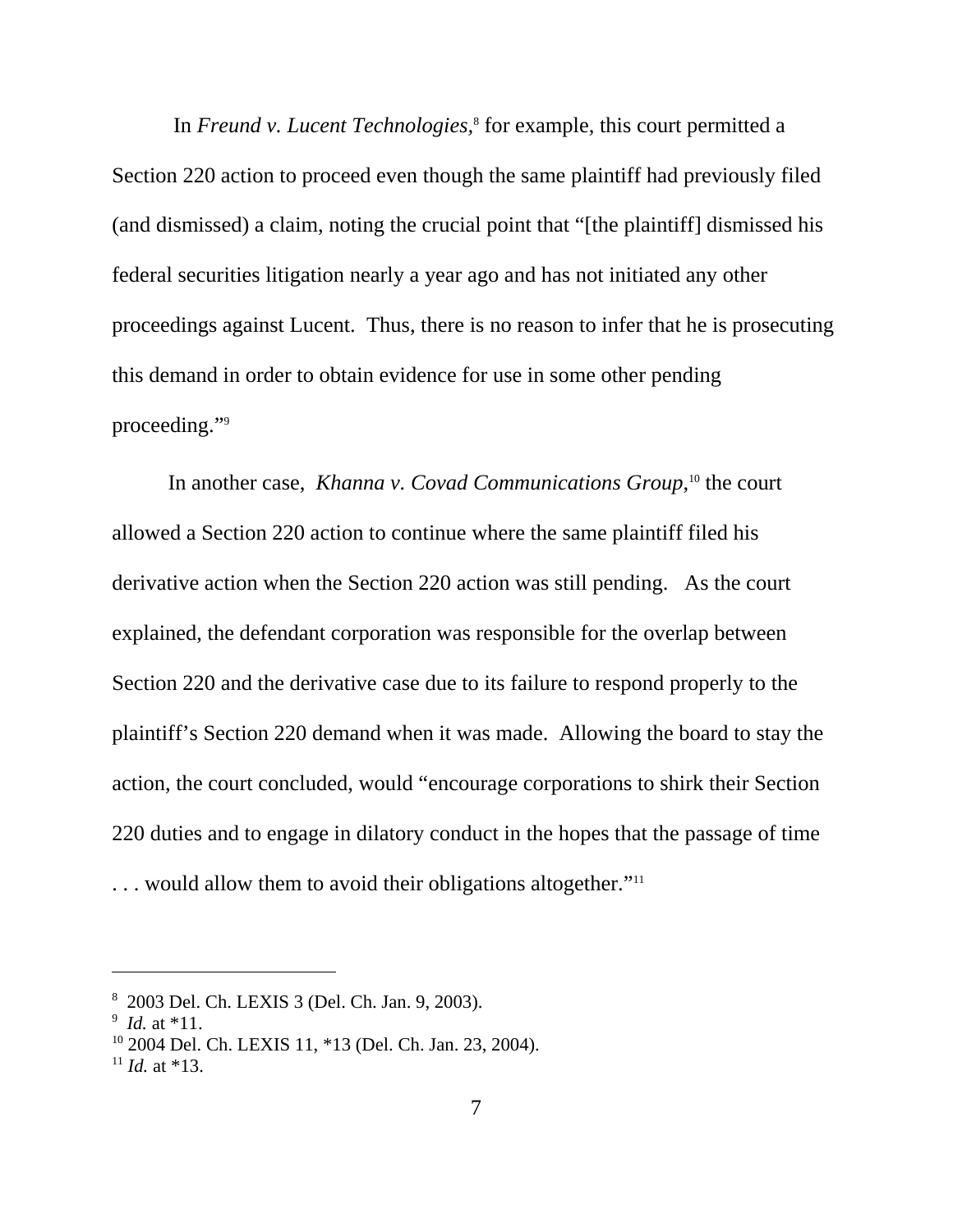Finally, in *Romero v. Career Education Corp*.,<sup>12</sup> this court refused to stay a Section 220 action where a special litigation committee had been formed to investigate a series of related derivative and securities claims, but where the Section 220 plaintiff was uninvolved with the already filed claims and it was "certainly conceivable that any resulting claim for violation of fiduciary duties . . . would be entirely different from the pending federal claims."<sup>13</sup>

The holdings in these cases are consistent with the teachings of the Delaware Supreme Court as recently reiterated in *Security First Corp. v. U.S. Die Casting,*<sup>14</sup> to "encourage the use of Section 220" as an "information-gathering tool in the derivative context," provided a proper purpose is shown.<sup>15</sup> Certainly, there are rare cases in which courts might stay books and records actions in favor of internal investigations.16 But Delaware courts have never found that Section 220 actions are conclusively precluded by the filing of related derivative litigation.

<sup>12 2005</sup> Del. Ch. LEXIS 112, \*4 (Del. Ch. Jul. 19, 2005).

<sup>13</sup> *Id.* at \*4.

<sup>14 687</sup> A.2d 563 (Del. 1997).

<sup>15</sup> *Id.* at 567 n.3.

<sup>&</sup>lt;sup>16</sup> Such a case might arise, for example, if a court in a different jurisdiction has already granted a stay of discovery to a special litigation committee, and the same plaintiff comes before this court to investigate identical claims through a Section 220 request. *See, e.g,* Trial Tr., *Parfi Holding, AB v. Mirror Imagine Internet, Inc.*, No. 18457 (Del. Ch. Mar. 23, 2001), Hennes Aff. Ex. G at 211.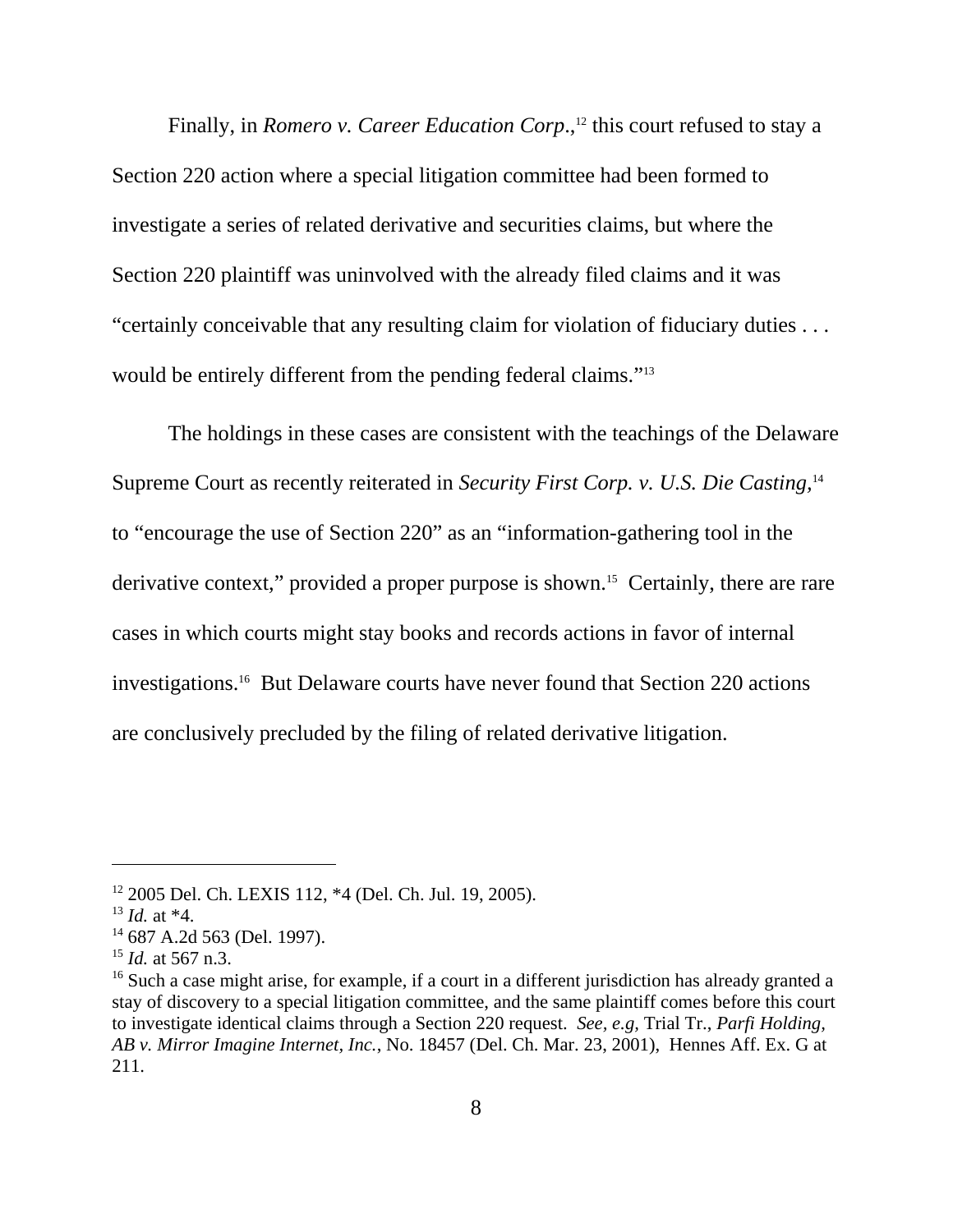This case is not one where a Section 220 action must be stayed in favor of a SLC investigation. It is doubtless true that the task facing the SLC here is a complicated one, involving closely interrelated criminal and civil charges against a large number of former officers or employees of CA. Furthermore, Kaufman's counsel frankly conceded at oral argument that the allegations of mismanagement underlying the Section 220 claim are encompassed by the allegations of wrongdoing found in the 2005 Derivative Litigation. Thus, the documents that would be produced in response to the Section 220 demand are unlikely to lead to the assertion of new or different claims.

Yet, the documents that are the subject of the Section 220 action constitute a relatively discrete set of papers, and have been provided to the government in the past. While the possibility of furnishing these documents to Kaufman will likely raise issues of privilege that might somewhat distract the SLC or its attorneys from its primary task of investigating the claims raised by the derivative plaintiffs,<sup>17</sup> this distraction is likely to be relatively minimal in the context of a large investigation conducted by experienced counsel. Such a minimal burden should not be the basis of a stay that deprives a stockholder of her statutory right to inspect the books and

 $17$  The defendant asserts, for example, that certain materials prepared by CA's audit committee during the course of its investigation have been requested by the plaintiff, and may well be privileged. Def.'s Reply Br. 6 n.6.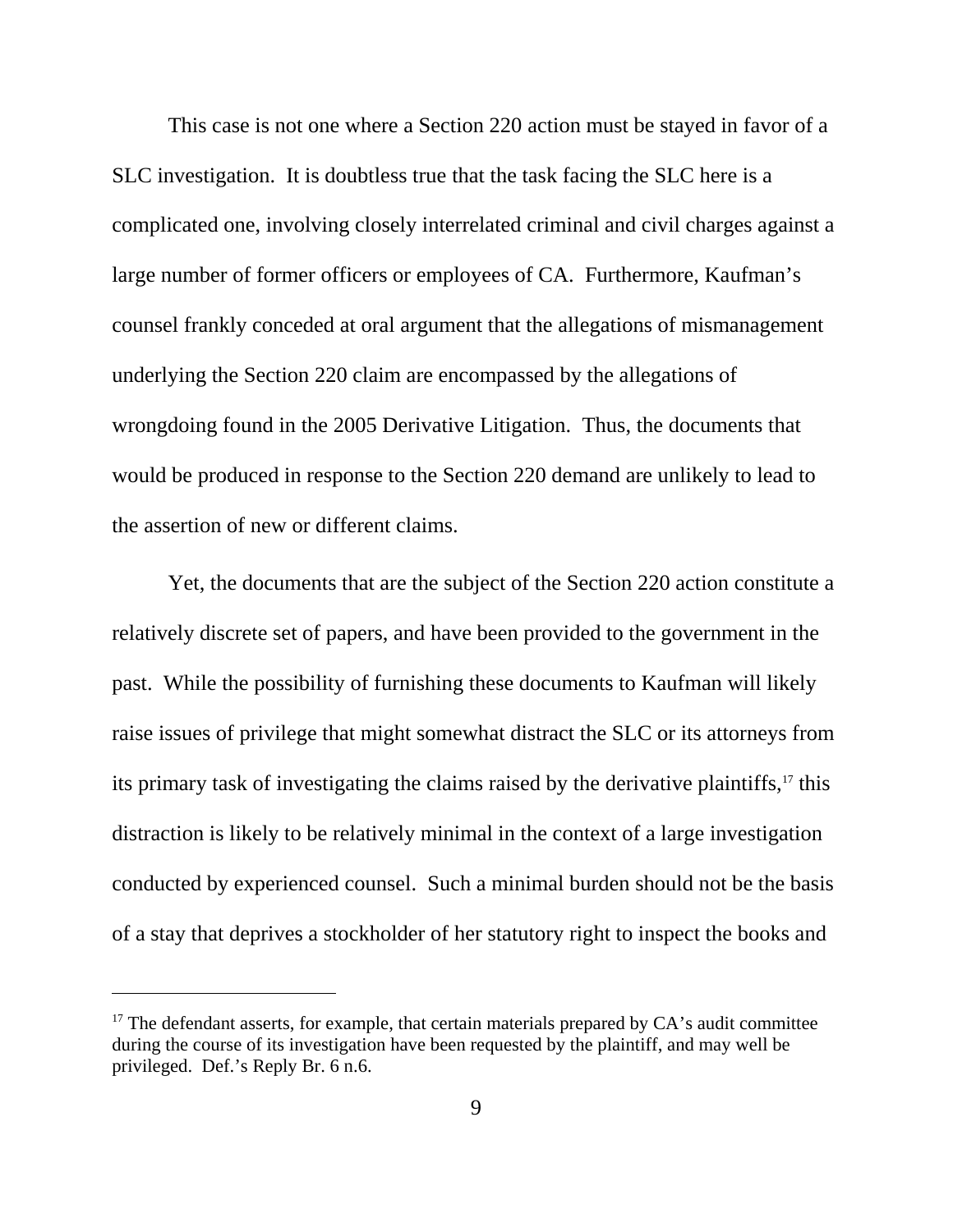records of a corporation. But in denying this stay, the court does not mean to imply any prejudice to any defenses that CA might raise in this litigation.

The court's emphasis on the light burden this Section 220 action imposes on the defendant means, of course, that the situation would be quite different if this plaintiff, or some other plaintiff, were to file derivative litigation on these same issues. In that case, the court notes that a stay in favor of the SLC might be a "foregone conclusion."18 Even so, the plaintiff would still have the opportunity to show that the SLC was improperly constituted. As this court's colloquy during oral argument on a similar motion to stay in *In Re Audiovox Derivative Litigation* suggests, a sham SLC that is established merely as a device for delaying litigation will receive little respect from the court.<sup>19</sup> At the moment, of course, the court has no reason to believe that the purpose of CA's SLC is anything other than to conduct a full investigation of the serious charges laid against the company.

<sup>18</sup> *Kaplan v. Wyatt*, 484 A.2d 501, 510 (Del. Ch. 1984).

 $19$  No. 787-N (Del. Ch. Apr. 22, 2005). During oral argument, the court expressed considerable concern about the validity of a special litigation committee composed largely of the same people whose conduct was under scrutiny:

Well, these are four people who are themselves named defendants, and who are at least alleged to have participated in the approval of . . . the agreement that is the subject of this litigations. They are, as I understand it . . . members of the compensation committee. They are members of the audit committee. They have known about the allegations in this complaint since last November. Rather than taking steps to investigate at the time the allegations were brought, they filed a motion to dismiss. How can I ignore that? They filed proxy material in which they report the fact that they have moved to dismiss and report to the stockholders that they mean to defend against this action vigorously. How can I square that with them now being appointed members of the special litigation committee charged with investigating their own alleged misconduct? *Id.,* Tr. at 7-8.